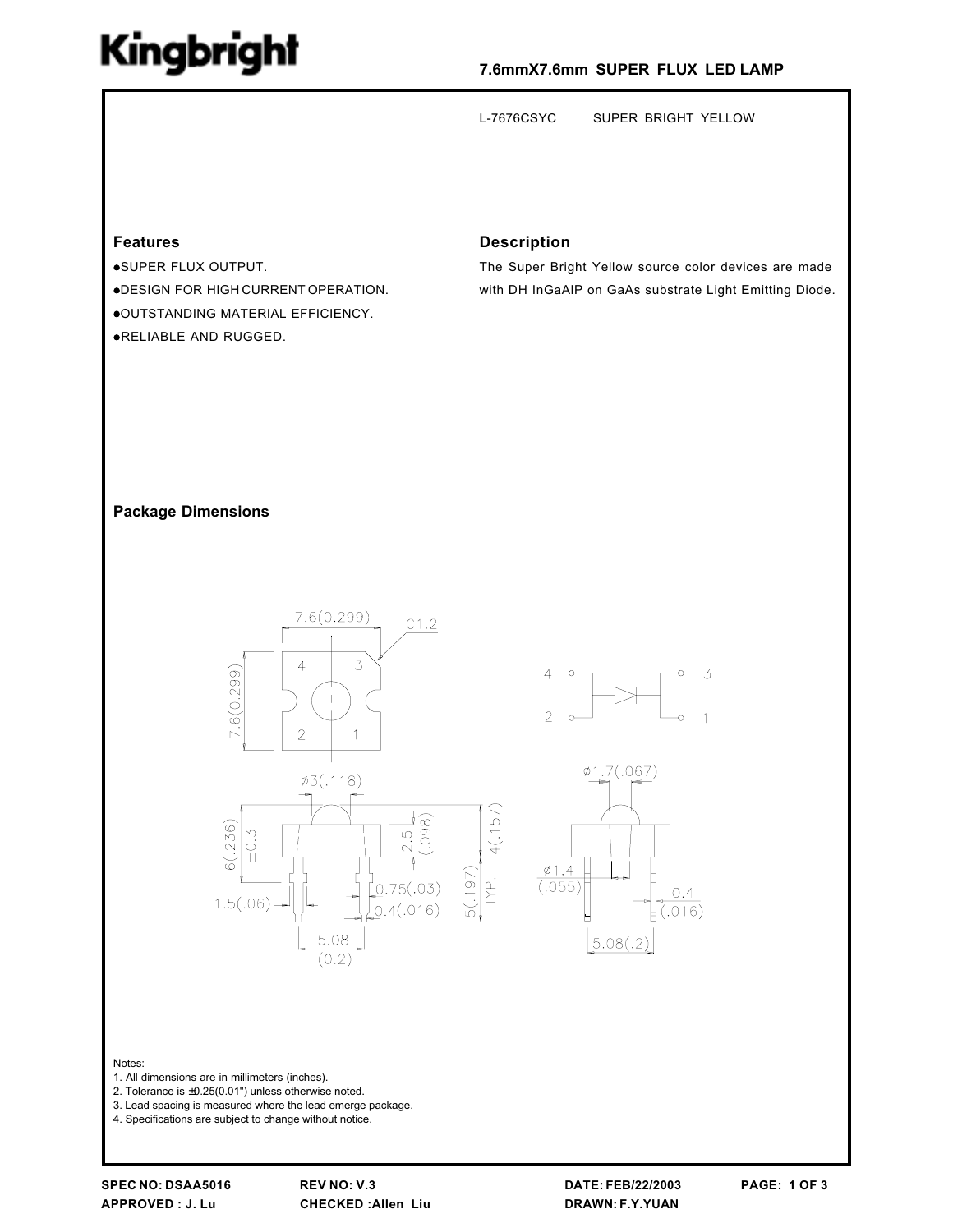# Kingbright

| <b>Selection Guide</b> |            |                               |                    |                                                |        |                  |  |  |
|------------------------|------------|-------------------------------|--------------------|------------------------------------------------|--------|------------------|--|--|
|                        | Part No.   | <b>Dice</b>                   | Lens Type          | $\mathsf{I} \mathsf{v}$ (mcd)<br>@ 20 mA *70mA |        | Viewing<br>Angle |  |  |
|                        |            |                               |                    | Min.                                           | Typ.   | 201/2            |  |  |
|                        | L-7676CSYC | SUPER BRIGHT YELLOW (InGaAIP) | <b>WATER CLEAR</b> | 180                                            | 400    | $70^{\circ}$     |  |  |
|                        |            |                               |                    | *280                                           | $*700$ | $70^{\circ}$     |  |  |

Notes:<br>1. 01/2 is the angle from optical centerline where the luminous intensity is 1/2 the optical centerline value.<br>2. \* Luminous intensity with asterisk is measured at 70mA.<br>3. Drive current between 10mA and 30mA are re

#### Electrical / Optical Characteristics at TA=25°C

| Symbol    | Parameter                | <b>Device</b>              | Typ. | Max. | <b>Units</b> | <b>Test Conditions</b> |
|-----------|--------------------------|----------------------------|------|------|--------------|------------------------|
| $λ$ peak  | Peak Wavelength          | Super Bright Yellow        | 590  |      | nm           | $IF = 20mA$            |
| λD        | Dominate Wavelength      | Super Bright Yellow        | 588  |      | nm           | $IF = 20mA$            |
| Δλ1/2     | Spectral Line Half-width | Super Bright Yellow        | 28   |      | nm           | $IF = 20mA$            |
| C         | Capacitance              | Super Bright Yellow        | 25   |      | pF           | $V_F = 0V$ : f= 1 MHz  |
| <b>VF</b> | <b>Forward Voltage</b>   | <b>Super Bright Yellow</b> | 2.0  | 2.5  | $\vee$       | $IF = 20mA$            |
| lR.       | Reverse Current          | <b>Super Bright Yellow</b> |      | 10   | uA           | $V_R = 5V$             |

#### Absolute Maximum Ratings at TA=25°C

| Parameter                     | <b>Super Bright Yellow</b>         | <b>Units</b> |
|-------------------------------|------------------------------------|--------------|
| Power dissipation             | 125                                | mW           |
| DC Forward Current            | 30                                 | mA           |
| Peak Forward Current [1]      | 150                                | mA           |
| Reverse Voltage               | 5                                  | ν            |
| Operating/Storage Temperature | -40 $\degree$ C To +85 $\degree$ C |              |
| Lead Solder Temperature [2]   | 260°C For 5 Seconds                |              |

Notes:

1. 1/10 Duty Cycle, 0.1ms Pulse Width.

2. 2mm below package base.